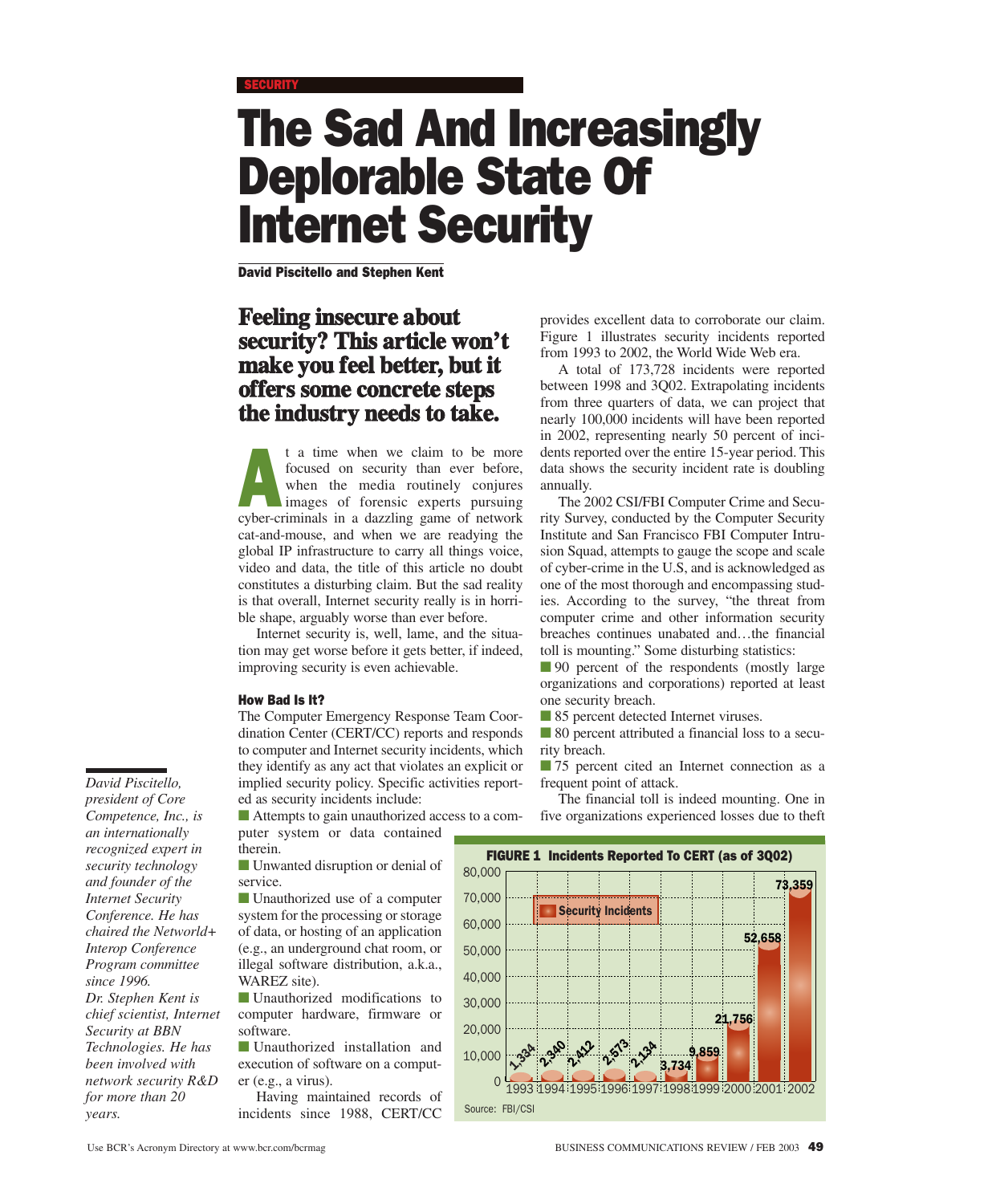

The "patch and pray" approach is doomed to fail of proprietary information in 2002, roughly consistent with prior-year percentages. However, the average losses reported by the respondents were more than \$6.5 million, *a nearly seven-fold increase from 1997*. Better reporting practices and methods for ascribing value to sensitive information account for some of the increase, but the report soberly suggests that attackers are growing more sophisticated and motivated, and consequently are seeking out information of value.

The statistics also indicate that advanced security technology, as currently deployed, has not proved effective. The majority of respondents in this study are organizations that employ state-ofthe-art security technologies—advanced forms of authentication, including digital IDs, biometrics and encrypted logins. Reporting organizations use Internet firewalls (89 percent), intrusion detection systems or IDSs (60 percent), antivirus software (90 percent) and considerable physical security measures (90 percent).

These statistics and many more available from credible sources illustrate that despite widely heralded advances in security technology, and heightened awareness that Internet security is critically important, in practice, security is lax—and worsening. The frequency of incidents is increasing at an alarming rate. The cost per incident is rising.

#### Security Will Get Worse Before It Gets Better

Today, the vast majority of the security problems that plague us arise from three sources: insecure architectures, poor software engineering and sloppy management by users and systems administrators. Only by analyzing and committing ourselves to mitigate these root causes will we ever improve Internet security.

■ **Insecure Architectures:** The first of the Internet's most disturbing security problems arises due to various factors: time-to-market priorities, inadequate security understanding by product architects and the (perceived) conflict between ease of use and security. Several dreadful outcomes are abundantly evident in Internet-related products on the market today:

**1. Design criteria always favor ease of installation and use over secure operation.** To make computers and networks easy to install, popular operating systems and network hardware are designed to "plug and play" and facilitate open networking. The out-of-the-box or default configuration of the majority of equipment and software allows access to administrative facilities with weak or no authentication. Sensitive file systems are not protected with access controls. Networked file and printer sharing is enabled by default, and many system resources can be accessed without authentication. Guest accounts with no or well-known passwords are enabled. Application services are enabled and run automatically, again using default configurations that allow access (intended or not) to all hosted information by any user. There's no better evidence that security is misunderstood and poorly practiced than the ubiquitous "Save Password?" prompt by client applications.

**2. Circumventing and overlooking security measures, intentionally or out of ignorance, are common.** Many non-technical users are entirely unaware that their systems are easily exploited and their sensitive data are left vulnerable when they turn on their computers or connect to the Internet or enterprise networks using wireless LANs, cable and even dial-up modems. Even competent system administrators find it difficult to identify and rectify every configuration parameter that permits a potentially dangerous action or enables an unprotected service on a server.

This problem is compounded by the too-frequent introduction of new versions of software and installation of untested and unauthorized software. Organizations are often at the mercy of socalled power users, who operate Web, chat and peer-to-peer applications on client computers with no appreciation of the vulnerabilities they introduce. When you combine these occurrences with outcome number one described above, it's easy to anticipate the train wreck.

**3. To satisfy our desire to make computing and networking easy and ubiquitous, we have taken the concept of "common platform" to an extreme.** When the Morris worm struck in 1988, the set of computer operating systems connected to the Internet was far more diverse than it is now, and in part that helped limit the rate and extent to which that first large-scale worm affected the Internet population. Today, Microsoft provides the dominant set of OSs and applications for the systems connected to the Internet, certainly in terms of client machines. Sun's Solaris and Red Hat Linux account for much of the remaining server system OSs. This high degree of homogeneity in OSs and applications provides an environment ripe for both exploitation and propagation of malicious code among Internet-connected computers, further contributing to our security problems.

We suffer from operating systems that offer too little protection, and applications that, in the name of flexibility, offer too many opportunities for manipulation by attackers. OS and application security is not getting better. Each new version of Windows, Web server, database and other missioncritical applications adds more features and attendant vulnerabilities. An endless stream of patches is issued to fix problems that, all too often, are uncovered not by the vendor but by other parties. This "patch-and-pray" approach to OS and application security is doomed, yet we see little or no substantial efforts by vendors to improve on basic software engineering procedures. ■ **Poor Software Engineering:** This seems to be a very long-term problem: We do not know how to write good software! Haste to market is certainly responsible for some portion of the bugs in software that expose systems and applications to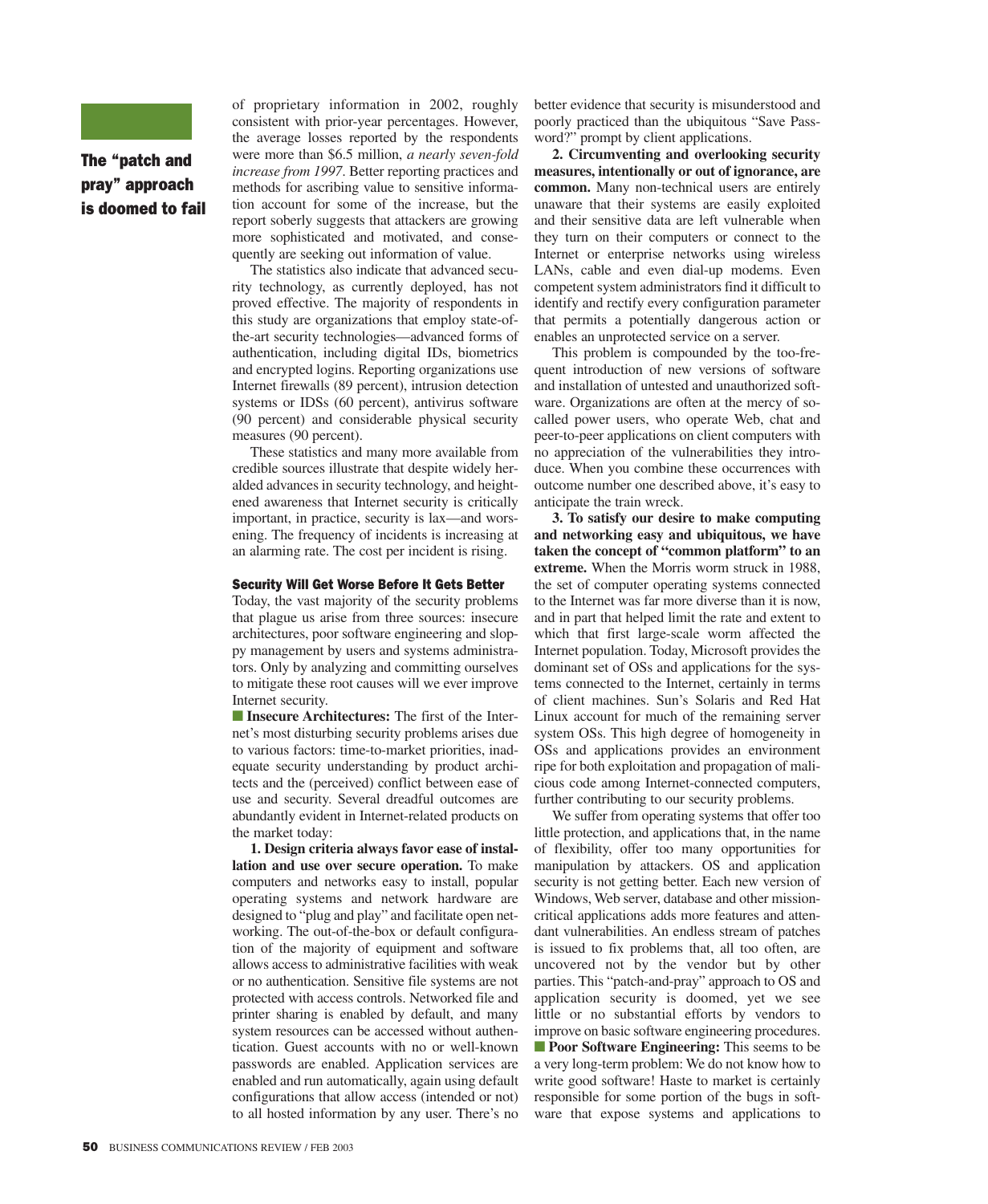

unauthorized access and misuse. But our industry in general does not pay adequate attention to software quality assurance. The result is that security vulnerabilities—flaws in software that expose a computer system or application to attack or exploitation—are identified too frequently for nearly every commercial software product (Figure 2).

Secure code review is a little-practiced art form within software companies, and too few companies permit third-party review of their source code for fear of revealing what they believe to be novel or inventive. Worries over intellectual property and copyrights take precedence over any concern that users will be left vulnerable to attack.

Vendors are not solely responsible for software woes. Many user organizations employ staff to write and customize application software, develop Web content and computer gateway interfaces (CGIs), the programs and scripts used to create dynamic and interactive content. This code is among the most exploited today.

■ **Sloppy Management:** This thoroughly pervasive problem is at least partly a side effect of the human condition: We're not very disciplined. The reasons Internet security is likely to worsen before it improves have less to do with advances in security technology and *everything* to do with how we view and practice security.

Observe passengers at airport checkpoints as they are asked to unpack carry-on bags, discard nail clippers and remove clothing and shoes. Security measures in the physical world are regarded as progress-impeding, time-consuming inconveniences. As the events of 9/11 fade into memory, security will be relaxed or become lax as economically-strapped airlines and impatient passengers seek to eliminate the delays and inconveniences. Imagine the uproar if we were to ask for identification at tunnel, bridge and turnpike toll booths. Societies at large, and democratic societies in particular, interpret intrusive security as rights-threatening and entitlement-stripping.

While there are many ways our undisciplined and lax behaviors weaken Internet security, the most egregious offender and best example is our truly lame authentication practices.

### Persistently Lame Authentication

Authentication is fundamental and necessary for security. Basically, if you can't confirm the identity of an individual or computer based on credentials he, she or it presents, you shouldn't exchange information. Yet the majority of authentication practiced on the Internet today is based on a user identity and associated password, which is hopelessly inadequate.

Passwords, in most of the ways they are used, are a fundamentally

flawed, individual authentication mechanism. Most users understand the vulnerability posed by static passwords transmitted over insecure communication channels. Yet static passwords are usually tolerated, and even organizations that prohibit static passwords do not enforce meaningful password composition rules. Many enterprise and ISP-provided email systems fail to support encryption (e.g., via SSL or Kerberos) of passwords used to authenticate a user to email (e.g., POP) servers. Even when encrypted for transmission, a static password is subject to guessing attacks, and the common countermeasure—locking down an account after some number of consecutive wrong entries—provides a ready-made denial-of-service attack opportunity.

The use of public key technology for user authentication provides a much more secure alternative to passwords, but it is deployed only in limited contexts. For example, Secure Sockets Layer (SSL) offers the option of employing client certificates to authenticate users, but this option is rarely employed because of the perceived difficulty of using certificates.

In fact, it is easy to issue certificates to Web users who already have an account with a website. And issuing a client certificate makes future website visits easier for the client. How? SSL provides a facility by which a server can communicate to a client the ability to authenticate via a certificate, and the server can specify a list of approved Certificate Authorities. In theory, each website could operate its own Certificate Authority exclusively for authenticating that site's users. As a result, users wouldn't have to remember and associate identities and passwords for multiple sites, and the lax practice of reusing the same password for all sites, or storing names and passwords in poorly protected browser files, could be eliminated.

Few sites offer this option, however, in part because they may have been scared away from the enabling technologies: Public key technology in general, and PKI in particular. For too many users and administrators, PKI is a four-letter word



Authentication practices are lame, lame, LAME!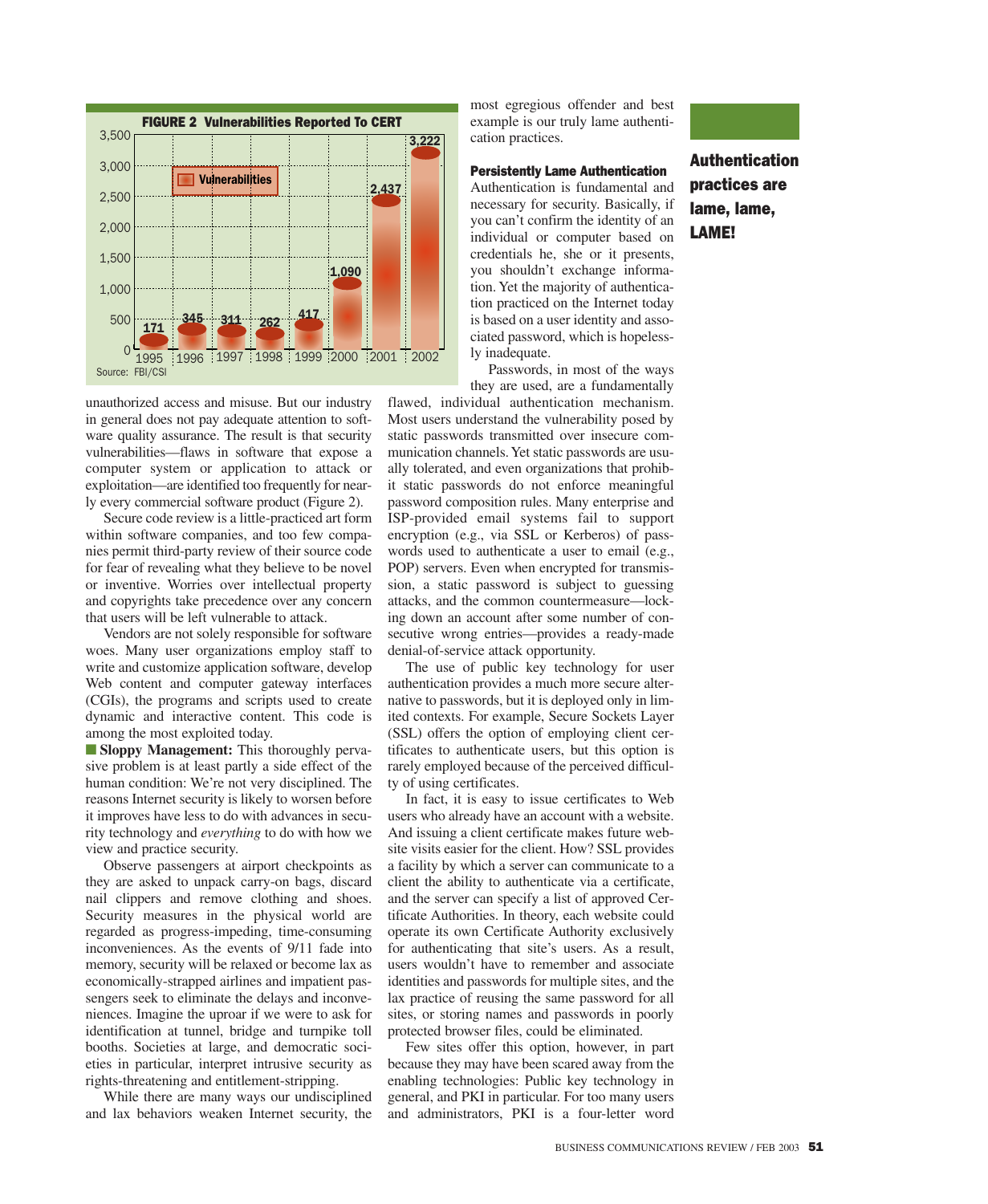products have often been hard to use, and PKI services have been expensive.

But these problems are not intrinsic to PKI; no more liability than for passwords. they are side effects of how vendors have chosen to design products and services. Moreover, many organizations suffer a misconception that issuing

(which also suggests a spelling problem). PKI certificates for user authentication implies some sort of legal liability. If certificates are configured for use in a very limited context, there should be

> Other strong methods of authentication are likewise neglected. For example, the commercial sector makes very limited use of hardware-based

# How Did We Fall So Far From Grace?

The origins of the Internet are often—and inaccurately depicted as laying the groundwork for our current security problems. The U.S. Department of Defense was the primary funding agent for the Internet in its early days, starting with the ARPANET (1969). The purpose of ARPANET development was to foster collaborative R&D by facilitating the sharing of information across geographically disparate sites, and security was *always* a concern. By the mid-'70s, the U.S. Navy was using the ARPANET to transfer classified data, employing BBN's Private Line Interface (PLI) devices, forerunners of today's VPN technology, to provide cryptographic protection.

While PLIs were being developed, Vint Cerf and Bob Kahn designed the TCP/IP protocol suite that still defines the Internet. As TCP/IP was emerging, cryptographic network security was developed that operated in this new protocol domain. The first of these devices, the Black-Crypto-Red (BCR), also developed by BBN under ARPA funding, made use of a Key Distribution Center (KDC) of the type that was later popularized by the MIT Kerberos project.

Thus, contrary to popular belief, security technologies for sensitive data were developed hand in hand with computer operating systems and the Internet protocols. So, if DoD was funding security R&D and developing prototype security technologies for network and computer operating system security as the Internet evolved, what went wrong?

#### Network Security: A Matter of Context

First, the threat model adopted by the DoD in the Internet context was very different from the way commercial and most academic users view security. The DoD started with the assumption that adversaries were able to intercept essentially all communications and thus encryption was a necessary starting point for security. There also was a concern that an adversary might introduce malicious software (e.g., a Trojan Horse) into a computer containing sensitive information, and use that software to exfiltrate the sensitive data. Thus, communications security measures had to be implemented in high-assurance devices, e.g., separate, inline network security hardware, not software executing in user computers, to ensure they were not tampered with or bypassed.

Thus, the DoD plan for secure use of Internet technology was based on the use of special purpose, highly reliable hardware to provide data confidentiality, integrity, authentication and access control for inter-computer communication. The plan addressed the problem of secure communication among members of a community operating at a common *sensitivity* level, e.g., Secret or Top Secret: a community of "good guys" was insulated from the "bad guys" who might gain access to the communication media.

This style of Internet security is very robust, and these measures are indeed applicable to the commercial sector. However, these mechanisms do not address all the subtle problems that arise in the public Internet. Here, many autonomous communities exist. Each has its own (usually unarticulated) definition of sensitivity level(s) and requirements. Moreover, these communities frequently collaborate openly, without regard to security whatsoever. Here, the line between the good guys and the bad is not easily defined, making security considerably more difficult to enforce.

#### Computer OS Security And The Advent Of PCs

DoD funded the development of secure operating systems in the '70s and '80s, and created the National Computer Security Center (NCSC) to evaluate OS security. This work was motivated in large part by a desire to allow a single computer to process information at different sensitivity levels using a commercial OS. Unfortunately, this effort coincided with the introduction of personal computers (PCs). PCs were initially viewed as single-user systems, not connected to networks, and thus their operating systems offered much less security than the multiuser timesharing systems that were the focus of the NCSC efforts. As a result, PC OSs were significantly less secure than their mainframe (and Unix workstation) counterparts, a legacy that persists today.

The DoD security model also did not address many problems posed today by systems handling unclassified data connected to the public Internet, because the public Internet did not exist when the model was conceived. In that sense, the DoD unclassified user community faces all the same problems as the rest of the Internet user community, and it arguably is not much better at dealing with these problems. Finally, the DoD did not encourage open publication of the results of much of its sponsored work in this area, and thus the larger Internet community was not aware of much of what had been done.

#### Featurism, At Internet Speeds

As TCP/IP evolved in the '80s and '90s to accommodate many new features and applications, the not-so-small matter of how new protocols and changes to existing protocols would affect security was largely ignored. The IETF did initiate several major security protocol efforts in the early-mid '90s—IP and Transport Layer Security (IPSec and TLS), and Secure Multipurpose Internet Mail Extensions (S/MIME)—but by this time, the rapid adoption of Internet technology inhibited security standards definition, approval and deployment. An undesirable precedent emerged that has profoundly and negatively influenced Internet security: Deploy it now, secure it later